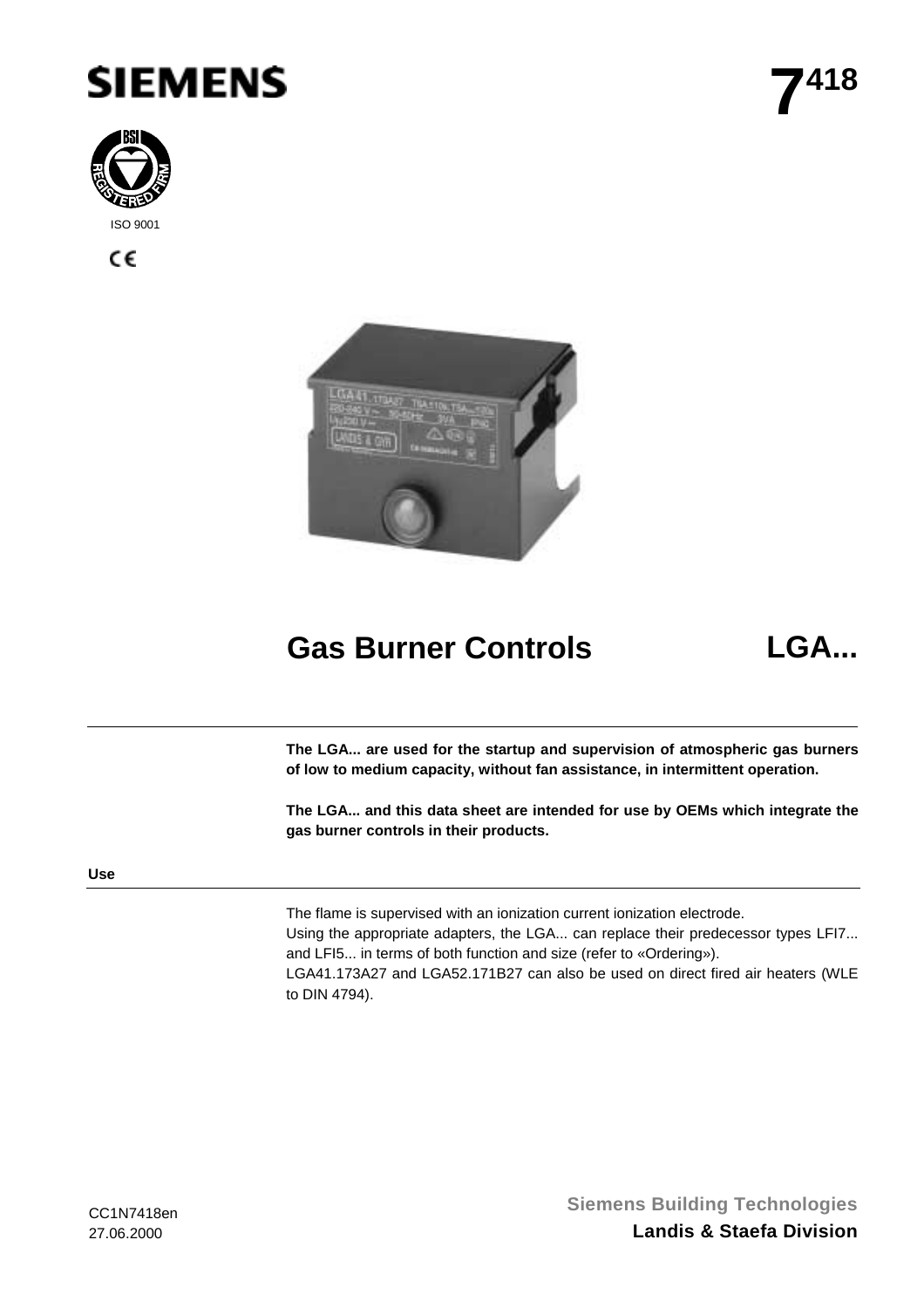

**To avoid injury to persons, damage to property and the environment, the following warning notes should be observed.**

## **Do not open, interface with or modify the unit.**

- Before performing any wiring changes in the connection area of the LGA..., completely isolate the burner control from the mains supply (all-polar disconnection)
- Ensure protection against electric shock hazard by providing appropriate protection for the burner control's terminals
- Check wiring and all safety functions
- Press the lockout reset button only manually, without using any tools or pointed objects
- Fall or shock can adversely affect the safety functions. Such units may not be put into operation even if they do not exhibit any damage

## **Mounting notes**

# **The relevant national safety regulations must be complied with.**

Siting the ionization electrode

- The ionization current ionization electrode and the ignition electrode must be positioned such that the ignition spark cannot arc over to the ionization electrode
- The position and the polarity of the ignition electrode can adversely affect the magnitude of the flame signal. Reversal of polarity of the ignition transformer's connections on the primary side usually solves the problem
- Since the burner bars form the earthed counter-electrode, the burner must be adjusted such that the flame is hot and stable and in firm contact with the burner bars. With pulsating flames or yellow-burning flames resulting from lack of air, a very low or even no ionization current is generated so that the burner control will initiate lockout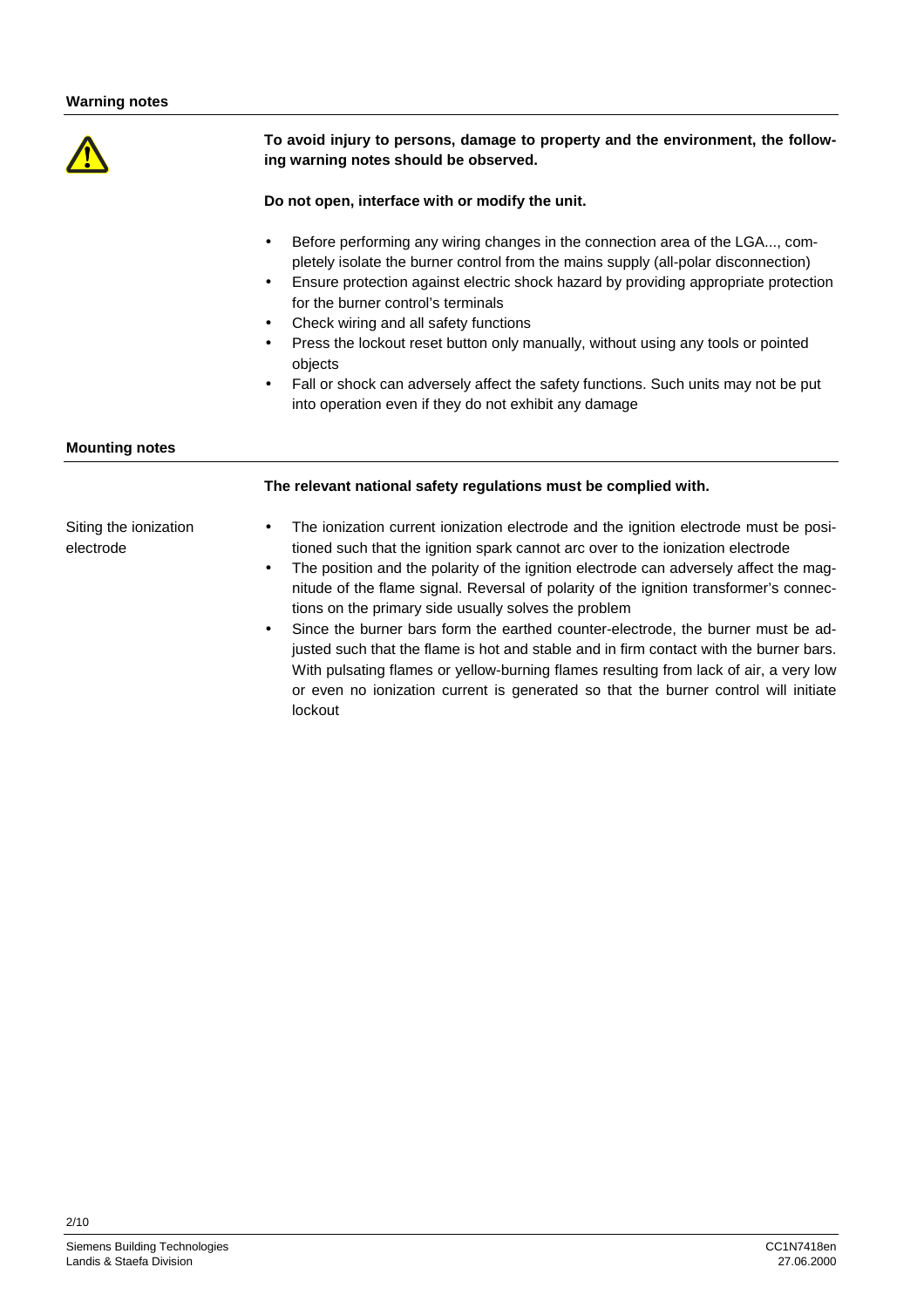| mstallation notes                                    |                                                                                                                                                                                                                                                                                                                                                                                                                                                                                                                                                                                                                                                                                                                                                                                                                                                                                                                                                                                                                                                                               |
|------------------------------------------------------|-------------------------------------------------------------------------------------------------------------------------------------------------------------------------------------------------------------------------------------------------------------------------------------------------------------------------------------------------------------------------------------------------------------------------------------------------------------------------------------------------------------------------------------------------------------------------------------------------------------------------------------------------------------------------------------------------------------------------------------------------------------------------------------------------------------------------------------------------------------------------------------------------------------------------------------------------------------------------------------------------------------------------------------------------------------------------------|
|                                                      | Installation and commissioning work must be carried out by qualified staff<br>$\bullet$<br>Observe the permissible length and shielding of the detector cable (refer to «Tech-<br>$\bullet$<br>nical data»)<br>Always run the ignition cables separate from the unit and other cables while ob-<br>$\bullet$<br>serving the greatest possible distances<br>To isolate the burner control from the mains supply, use an all-polar switch with a<br>$\bullet$<br>contact gap of at least 3 mm<br>Secure the earthing lug in the terminal base with a metric screw and a lockwasher<br>$\bullet$<br>or similar<br>Switches, fuses, earthing, etc., must be in compliance with local regulations. Pri-<br>$\bullet$<br>mary fuse max. 10 A (slow)<br>Make absolutely certain that life conductor «L» is connected to terminal 1. Other-<br>$\bullet$<br>wise, no flame signal will be generated<br>Connect the gas pressure monitor and other monitoring devices - whose contacts<br>$\bullet$<br>must be closed from startup to controlled shutdown - in series with «R» and «W» |
| Only with the LGA41                                  | If the fully closed position of the main gas valve «BV2» shall be checked on<br>$\bullet$<br>startup, the closed position contact must be included in the loop between terminals<br>9 and 3. In addition, the connecting links between terminals 9 and 11 and 8 and 3<br>must be fitted<br>During the startup sequence, terminal 6 carries voltage and may not be used as an<br>$\bullet$<br>auxiliary terminal<br>The auxiliary contact of a gas valve for checking the fully closed position must be<br>$\bullet$<br>included in the loop between terminals 9 and 3                                                                                                                                                                                                                                                                                                                                                                                                                                                                                                         |
| Only with the LGA52 /<br>LGA63                       | During the startup sequence, terminals 9 and 6 carry voltage and may not be used<br>$\bullet$<br>as auxiliary terminals<br>Connect the load controller of two-stage burners to terminal 5 in series with «BV2»<br>$\bullet$                                                                                                                                                                                                                                                                                                                                                                                                                                                                                                                                                                                                                                                                                                                                                                                                                                                   |
| Electrical connection of<br>the ionization electrode | It is important that signal transmission takes place with the smallest possible<br>losses:<br>The cable length may not exceed 20 m<br>$\bullet$<br>The detector line may not be run together with other conductors in the same cable<br>$\bullet$<br>since line capacitance reduces the magnitude of the flame signal<br>The insulation resistance between the ionization electrode and ground must be a<br>$\bullet$<br>minimum of 50 $M\Omega$ , even after a large number of operating hours.<br>Prerequisite for this is not only high quality heat-resistant insulation of the electrode<br>cable, but also of the ionization electrode itself (ceramic holder!)<br>A soiled ionization electrode holder offers favourable conditions for surface leakage<br>$\bullet$<br>currents which reduce the magnitude of the flame signal<br>The burner (acting as the counter-electrode) must be correctly earthed, or else no<br>$\bullet$<br>ionization current will flow                                                                                                     |
|                                                      | Earthing the boiler alone does not suffice!<br>$\sqrt{N}$                                                                                                                                                                                                                                                                                                                                                                                                                                                                                                                                                                                                                                                                                                                                                                                                                                                                                                                                                                                                                     |
|                                                      | In networks with unearthed neutral, use RC unit 4 668 9066 0.                                                                                                                                                                                                                                                                                                                                                                                                                                                                                                                                                                                                                                                                                                                                                                                                                                                                                                                                                                                                                 |
|                                                      | Live, neutral and central point conductors may not be incorrectly connected to ter-<br>minals 1 and 2 of the burner control, or else no flame signal will be generated                                                                                                                                                                                                                                                                                                                                                                                                                                                                                                                                                                                                                                                                                                                                                                                                                                                                                                        |

## **Commissioning notes**

- Commissioning and maintenance work must be carried out by qualified staff
- When commissioning the plant, when doing maintenance work, or after longer off periods, perform the following safety checks:

| a) | Burner startup with no flame signal; for that purpose, cut the<br>connection between burner control and ionization electrode<br>prior to burner startup and maintain this status                    | Lockout at the<br>end of «TSA» |
|----|-----------------------------------------------------------------------------------------------------------------------------------------------------------------------------------------------------|--------------------------------|
| b) | Burner operation with simulated «flame failure» during opera- Repetition<br>tion; for that purpose, cut the connection between burner con-<br>trol and ionization electrode during burner operation |                                |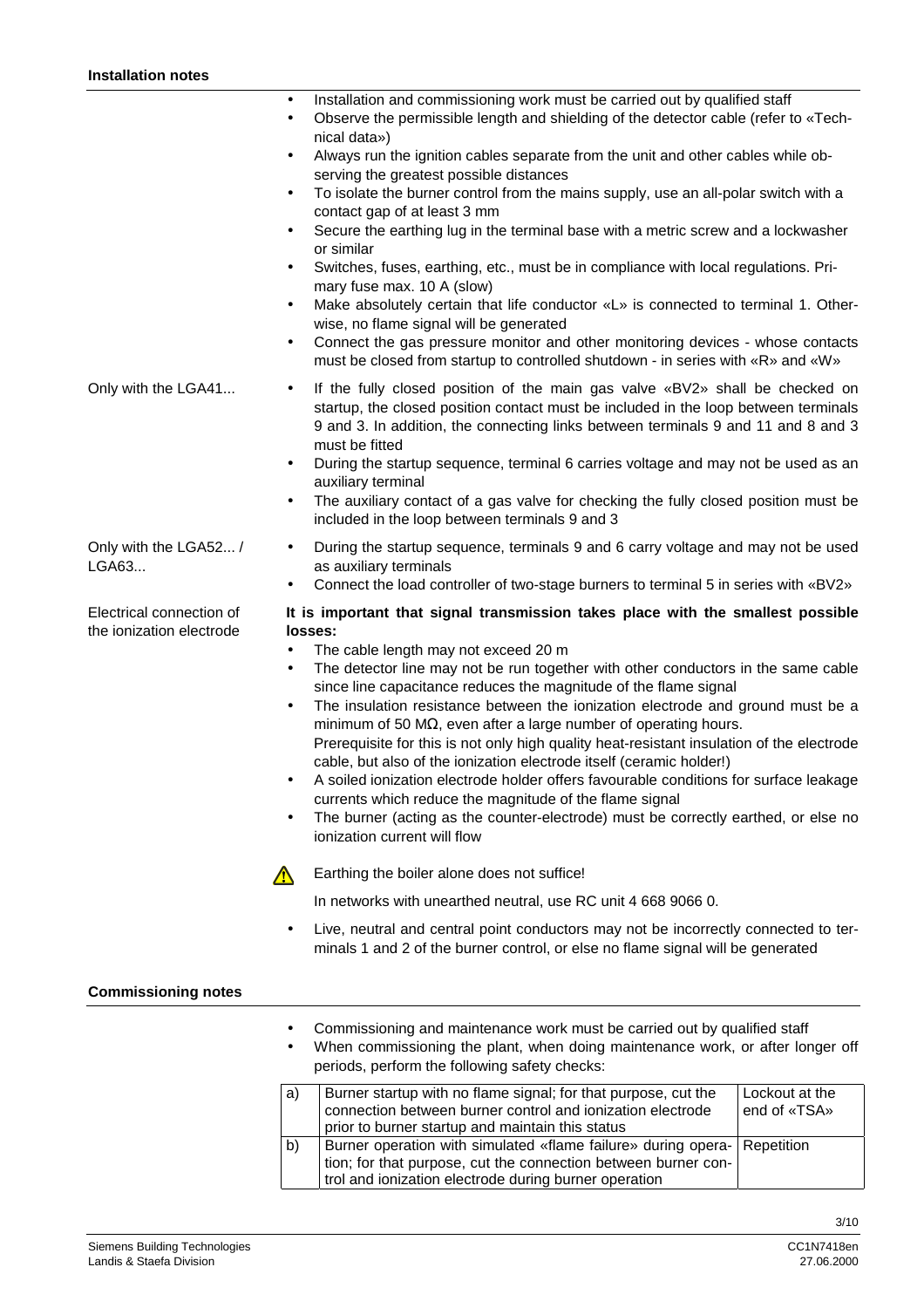# **Mechanical design**

| LGA                           | The gas burner controls are of plug-in design, suitable for installation in any position on<br>burners, in control cabinets or on control panels.                                                                                                                                                                                                         |  |  |  |  |
|-------------------------------|-----------------------------------------------------------------------------------------------------------------------------------------------------------------------------------------------------------------------------------------------------------------------------------------------------------------------------------------------------------|--|--|--|--|
|                               | The housing is made of impact-proof, heat-resistant plastic and accommodates:<br>The thermal sequencing device (ambient temperature-compensated) acting on a<br>multiple snap action switching system<br>The flame signal amplifier with the flame relay, and<br>$\sim$<br>The lockout warning lamp and the lockout reset button (splash-proof)<br>$\sim$ |  |  |  |  |
| AGK11 plug-in base            | Refer to data sheet 7201.                                                                                                                                                                                                                                                                                                                                 |  |  |  |  |
| Undervoltage detection        | In the event of undervoltage (below approximately AC 165 V), an electronic circuit en-<br>sures that the burner control will prevent burner startup.                                                                                                                                                                                                      |  |  |  |  |
| Only with the<br>LGA63.191A27 | Undervoltage threshold: AC 178 V $\pm$ 10 V<br>$\bullet$<br>«TSA»: smaller tolerance band<br>$\bullet$<br>Flame signal amplifier: higher sensitivity, for typical applications with pilot flames<br>$\bullet$                                                                                                                                             |  |  |  |  |
| <b>Type summary</b>           |                                                                                                                                                                                                                                                                                                                                                           |  |  |  |  |

The type references given in the table refer to burner controls with no base and no accessories.

| Burner control with under-                           | AC 220240 V | ⅡLGA41.173A27 I | LGA41.153B27  | LGA52.150B27 | LGA52.171B27 | LGA52.191B27 | LGA63.191A27 |
|------------------------------------------------------|-------------|-----------------|---------------|--------------|--------------|--------------|--------------|
| voltage detection                                    | AC 100110 V | $--$            | $- - -$       | LGA52.150B17 | ---          | ---          | $\cdots$     |
| Connection facility for auxiliary fan <sup>1</sup> ) |             | ---             | $\frac{1}{2}$ |              |              |              |              |
| Connection facility for air pressure monitor         |             |                 | ---           |              |              |              |              |
| Control outputs for gas valves                       |             |                 |               |              |              |              |              |
| Reversed polarity protection                         |             |                 | х             |              |              |              |              |

1) Auxiliary fan not monitored to EN 298

## **Ordering**

| Gas burner control without plug-in base                                                                                  | refer to «Type summary» |
|--------------------------------------------------------------------------------------------------------------------------|-------------------------|
| <b>Plug-in base</b><br>(refer to data sheet 7201)                                                                        | AGK11                   |
| Cable gland holder<br>(refer to data sheet 7201)                                                                         | AGK65                   |
| <b>Cable holder</b><br>(refer to data sheet 7201)                                                                        | AGK66                   |
| <b>Cable holder</b><br>(refer to data sheet 7201)                                                                        | AGK67                   |
| <b>Pedestal</b> (empty housing)<br>For increasing the height of the LGA (62.5 mm) to that of the LFI1<br>or LFI5 (90 mm) | <b>AGK21</b>            |
| <b>Adapter</b> for replacing LF11 by LGA                                                                                 | <b>KF8828</b>           |
| <b>Adapter</b> for replacing LFI5 by LGA                                                                                 | <b>KF8829</b>           |
| $\mathbf{R}$ $\mathbf{C}$ unit for the europeanician of indication european in potugal unit paper control poutrol        |                         |

**RC unit** for the supervision of ionization currents in networks with non-earthed neutral **ARC 4 668 9066 0**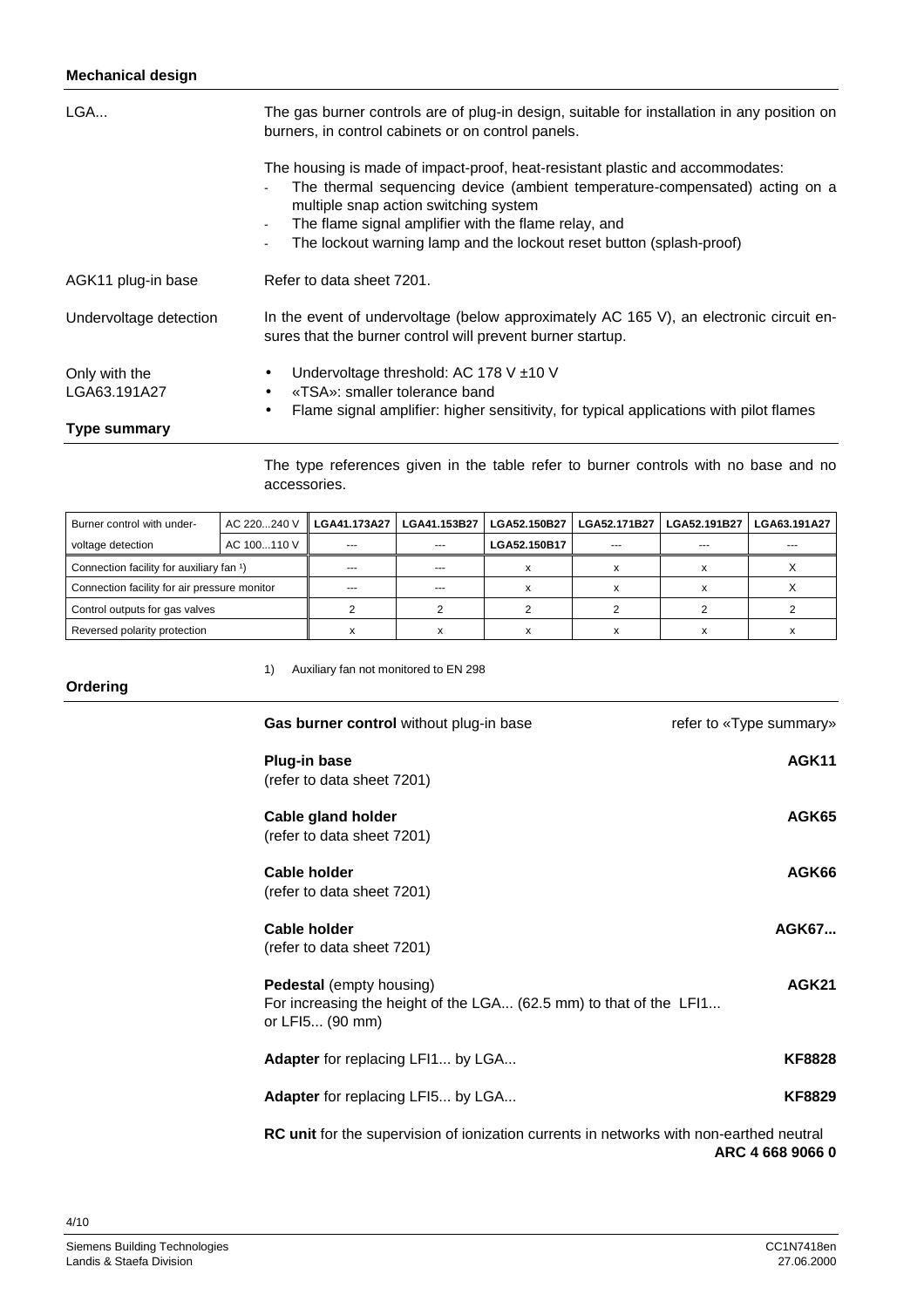# **Technical data**

| General unit data         | Mains voltage                                                          | AC 220 V -15 %AC 240 V +10 %<br>AC 100 V -15 %AC 110 V +10 % |  |  |  |  |
|---------------------------|------------------------------------------------------------------------|--------------------------------------------------------------|--|--|--|--|
|                           | Mains frequency                                                        | 5060 Hz ±6 %                                                 |  |  |  |  |
|                           | Power consumption                                                      | 3 VA                                                         |  |  |  |  |
|                           | Input current at terminal 1                                            | max. 5 A                                                     |  |  |  |  |
|                           | <b>Terminal rating</b>                                                 |                                                              |  |  |  |  |
|                           | Terminals 4 and 8                                                      | max. 4 A                                                     |  |  |  |  |
|                           | Terminals 6, 7 and 9                                                   | max. 2 A                                                     |  |  |  |  |
|                           | Terminals 5 and 10                                                     | max. 1 A                                                     |  |  |  |  |
|                           | Primary fuse                                                           | max. 10 A (slow)                                             |  |  |  |  |
|                           | Degree of protection                                                   | IP 40                                                        |  |  |  |  |
|                           | Mounting orientation                                                   | optional                                                     |  |  |  |  |
|                           | Weight                                                                 |                                                              |  |  |  |  |
|                           | Without plug-in base                                                   | approx. 180 g                                                |  |  |  |  |
|                           | With plug-in base                                                      | approx. 260 g                                                |  |  |  |  |
| Environmental             | <b>Transport</b>                                                       | IEC 721-3-2                                                  |  |  |  |  |
| conditions                | <b>Climatic conditions</b>                                             | class 2K2                                                    |  |  |  |  |
|                           | Temperature range                                                      | -50+60 °C                                                    |  |  |  |  |
|                           | Humidity                                                               | $< 95 %$ r.h.                                                |  |  |  |  |
|                           | <b>Mechanical conditions</b>                                           | class 2M2                                                    |  |  |  |  |
|                           | <b>Operation</b>                                                       | IEC 721-3-3                                                  |  |  |  |  |
|                           | <b>Climatic conditions</b>                                             | class 3K5                                                    |  |  |  |  |
|                           | Temperature range                                                      | $0+60$ °C                                                    |  |  |  |  |
|                           |                                                                        | for LGA41.173A27 and LGA52.171B27:                           |  |  |  |  |
|                           |                                                                        | $-20+60$ °C                                                  |  |  |  |  |
|                           | Humidity                                                               | $<$ 95 % r.h.                                                |  |  |  |  |
| $\sqrt{N}$                | Condensation, formation of ice and ingress of water are not permitted! |                                                              |  |  |  |  |
|                           | <b>CE conformity</b>                                                   |                                                              |  |  |  |  |
|                           | According to the directives of the European Union                      |                                                              |  |  |  |  |
|                           | Electromagnetic compatibility EMC                                      | 89 / 336 EEC incl. 92 / 31 EEC                               |  |  |  |  |
|                           | Directives for gas-fired appliances                                    | 90 / 396 EEC                                                 |  |  |  |  |
|                           |                                                                        |                                                              |  |  |  |  |
| Flame rectification probe | Voltage between ionization electrode and<br>ground                     | mains voltage                                                |  |  |  |  |
|                           | Required detector current                                              | min. $2 \mu A$                                               |  |  |  |  |
|                           | Possible detector current                                              | max. approx. 100 µA                                          |  |  |  |  |
|                           | Detector line length                                                   | max. 20 m (separate cable)                                   |  |  |  |  |
|                           | Required insulation resistance between                                 | min. 50 $M\Omega$                                            |  |  |  |  |
|                           | ionization electrode with its cable and                                |                                                              |  |  |  |  |
|                           | ground                                                                 |                                                              |  |  |  |  |
|                           |                                                                        |                                                              |  |  |  |  |
|                           | <b>Identification code to EN 298</b>                                   |                                                              |  |  |  |  |
|                           | AMCLXN                                                                 | single-stage                                                 |  |  |  |  |
|                           | <b>ATCLXN</b>                                                          | two-stage                                                    |  |  |  |  |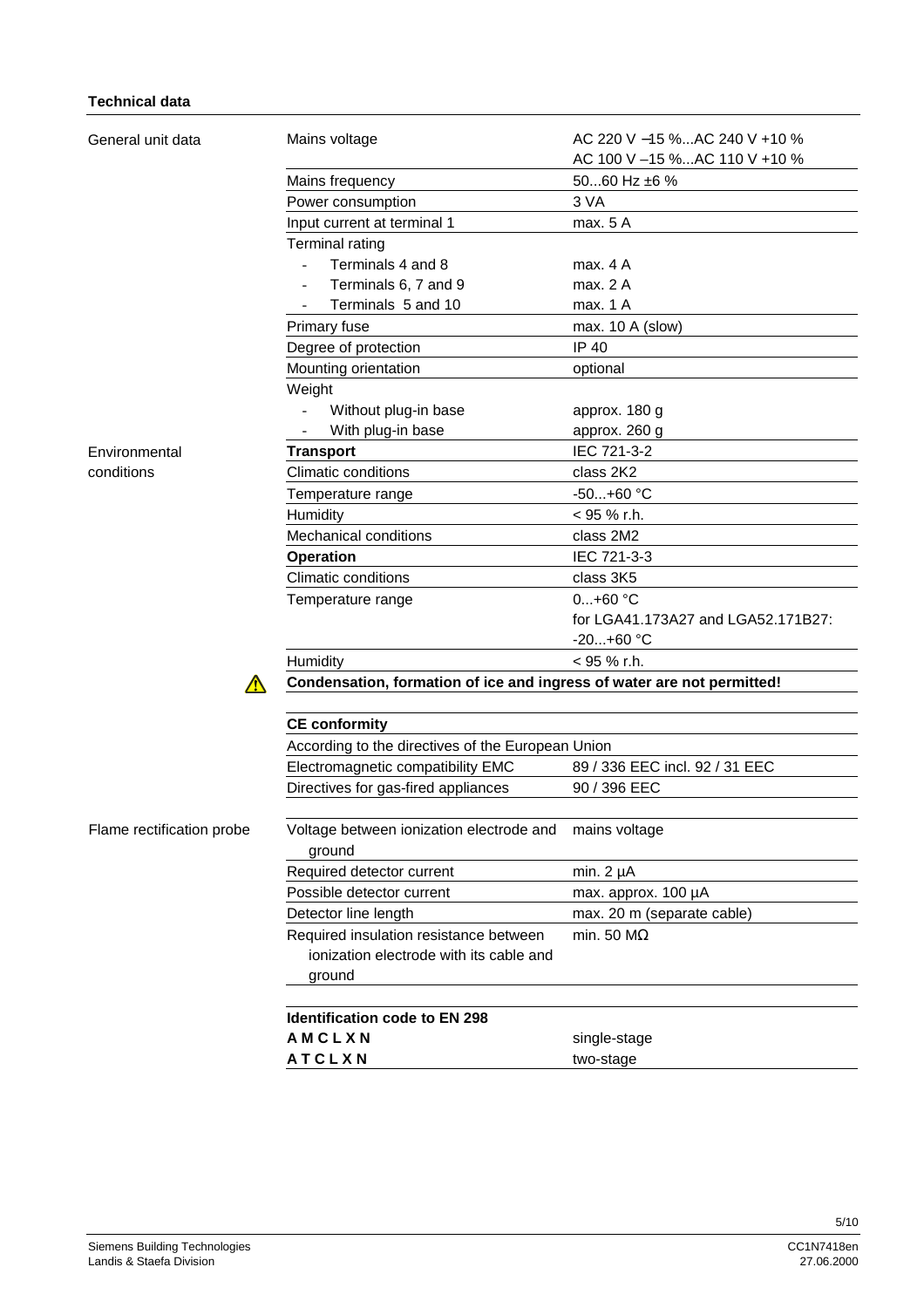# **Function**

# Control sequence

(times in seconds) 1 )

|            | AC 220240 V                        | LGA41.173A27 | LGA41.153B27 | LGA52.150B27  | LGA52.171B27 | LGA52.191B27 | LGA63.191A27 |
|------------|------------------------------------|--------------|--------------|---------------|--------------|--------------|--------------|
|            | AC 100110 V                        | $---$        | ---          | LGA52.150B17  | $---$        | $---$        | $- - -$      |
| t1         | Pre-purging with auxiliary fan     | 15           | 10           | approx. 13    | approx. 13   | approx. 13   | approx. 13   |
| t3         | Pre-ignition time                  | 15           | 10           | $- - -$       | $---$        | $--$         | ---          |
| t3'        | Ignition time from start of «TSA»  | ---          | ---          | max. 5        | 4.57.5       | 710          | max. 10      |
| <b>TSA</b> | Ignition safety time               | 10           | 5            | 5             | 4.57.5       | 710          | 10           |
| TSAmax.    | Max. ignition safety time          | 20           | 10           | 10            | 20           | 20           | 20           |
| t3n        | Ignition after flame establishment | max. 2       | max. 1       | $\frac{1}{2}$ | $---$        | ---          | $---$        |
| t4         | Interval «BV1 - BV2»               | approx. 13   | approx. 18   | approx. 18    | approx. 13   | approx. 23   | approx. 23   |

<sup>1</sup>) All times specified are valid for AC 220 V and AC 110 V respectively

For AC 240 V operation, the above times must be multiplied by 0.7

Control sequence in the event of fault

| Erroneous flame signal during «t1»    | Lockout <sup>2</sup> ) prior to the release of gas | Lockout <sup>2</sup> ) prior to ignition and the |  |  |
|---------------------------------------|----------------------------------------------------|--------------------------------------------------|--|--|
| or $*13*$                             |                                                    | release of gas                                   |  |  |
| No flame on completion of «TSA»       | Lockout <sup>2</sup> )                             | Lockout <sup>2</sup> )                           |  |  |
| Flame failure during operation        | Repetition                                         | Repetition                                       |  |  |
| No air pressure signal during «t1»    | ---                                                | No start                                         |  |  |
| Air pressure failure during operation | ---                                                | Shutdown                                         |  |  |

<sup>2</sup>) After lockout, the burner control can be reset after about 60...90 seconds

The conductivity and the rectifying effect of hot flame gases are used for flame supervision. For this purpose, an AC voltage is applied to the ionization electrode which projects into the flame. Flame supervision with ionization electrode

> The current that flows in the presence of a flame (ionization current) generates the flame signal which is then fed to the input of the flame signal amplifier.

> The amplifier is designed such that it only responds to the DC current component of the flame signal, thus ensuring that a short-circuit between ionization electrode and ground cannot simulate a flame signal (since in that case, an AC current would flow).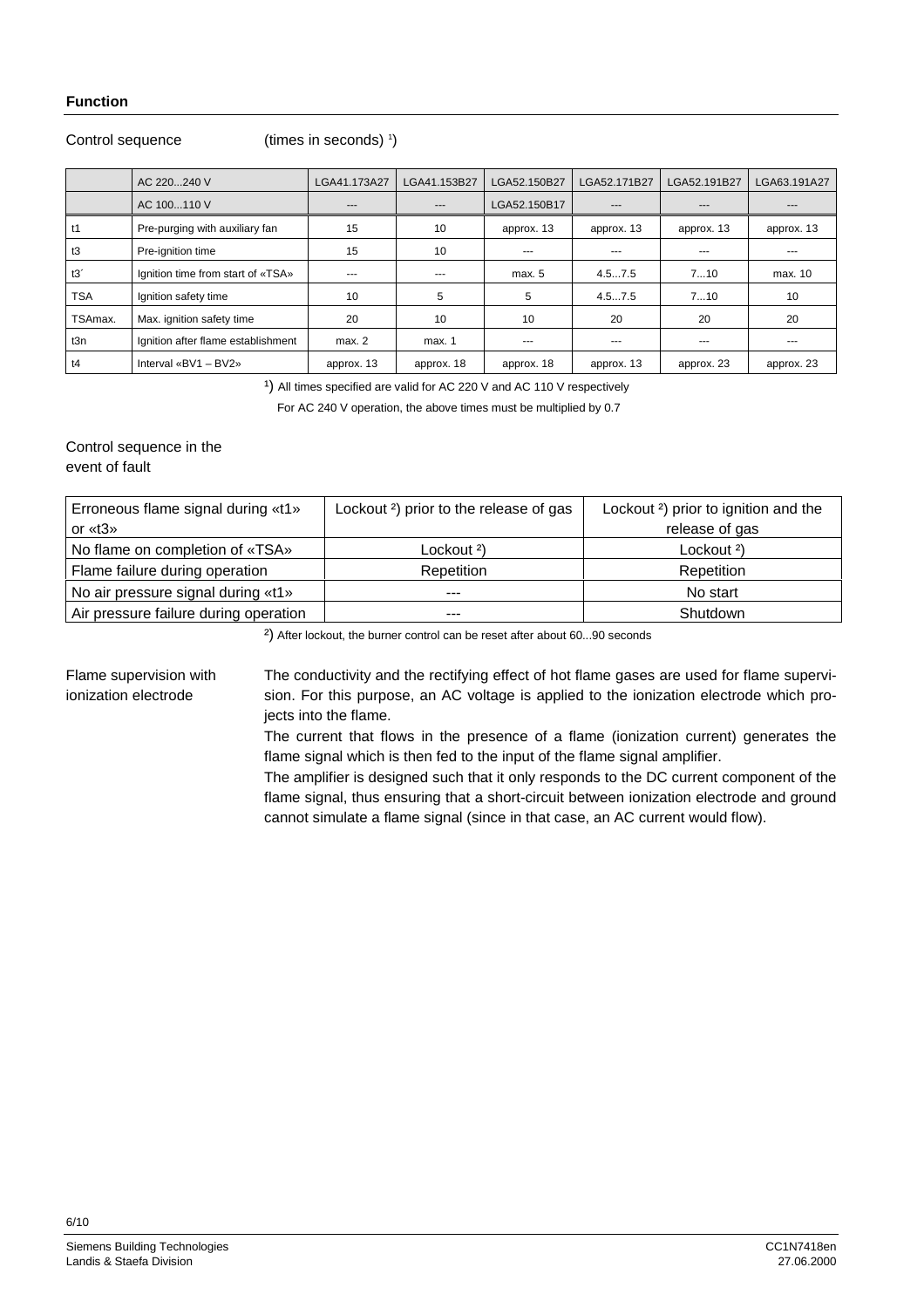Internal diagram LGA41...

When the switch-on command is given, power is supplied to both the ignition transformer and the heating coil of the bimetal sequencing device.

The bimetal bends and pushes contact set «c, d, e» towards «f».

On completion of the pre-ignition time, the system tilts so that «e - f» closes and «f - g» opens.

Contacts «c - d» still remain closed («c» resting on «d»).

On flame establishment, the flame relay is energized, latching mechanically «e - f» in the position now assumed.

The relay also closes contact  $\langle f \rangle$  and, at the same time, opens  $\langle c - d \rangle$ , so that the ignition transformer and the bimetal heating element will be switched off.

Then, «d» slowly returns to its starting position, also catching «g».

When tilting back, «g - f» closes, so that the main gas valve «BV2» will be energized.

If no flame signal is generated, the flame relay does not open «c - d», so that the bimetal will continue to be heated.

The bimetal thus continues to bend until – tilting – it actuates contact «tz $2 \rightarrow \pm 1$  Lockout.

In the event of an erroneous premature flame signal, the flame relay – by means of its latch - prevents «e - f» from making, which means no release of gas.

 «TZ», however, remains under voltage, so that the bimetal continues to bend until, eventually, lockout is initiated by «tz2».



Legend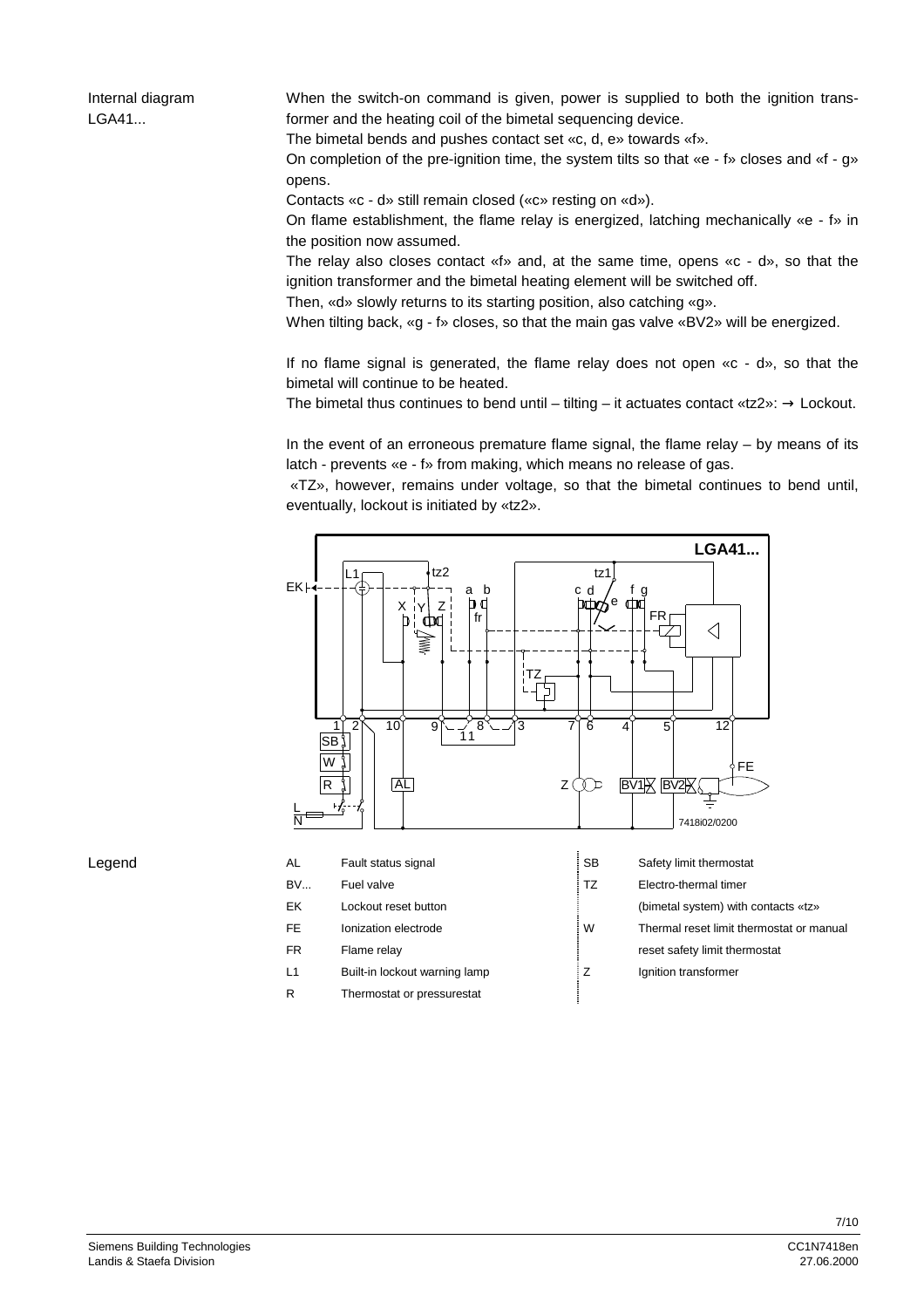Internal diagram LGA52... / LGA63... When the switch-on command is given, the auxiliary fan starts to run.

When the air pressure monitor closes its contact, the heating coil of the bimetal sequencing device is energized and the bimetal pushes contact set «c, d, e» towards «f» (thereby opening «f - g»).

On completion of the pre-purge time, «e - f» is closed so that both the gas valve «BV1» and the ignition transformer receive voltage: the safety time starts.

On flame establishment, the flame relay latches mechanically «e - f», pushes «c» back at the same time and opens «fr».

The ignition transformer is thus switched off and the heating coil de-energized, so that «d» can revert to its starting position.

When tilting back, «g - f» closes, so that the main gas valve «BV2» receives voltage.

If no flame signal is generated, the flame relay does not open «c - d», so that the bimetal will continue to be heated.

The bimetal thus continues to bend until – tilting – it actuates contact «tz2»:  $\rightarrow$  Lockout

In the event of an erroneous premature flame signal, the flame relay – by means of its latch - prevents «e - f» from making, which means no release of gas.

«TZ», however, remains under voltage, so that the bimetal continues to bend until, eventually, lockout is initiated by «tz2».



Legend

M Auxiliary fan 1) Not monitored to EN 298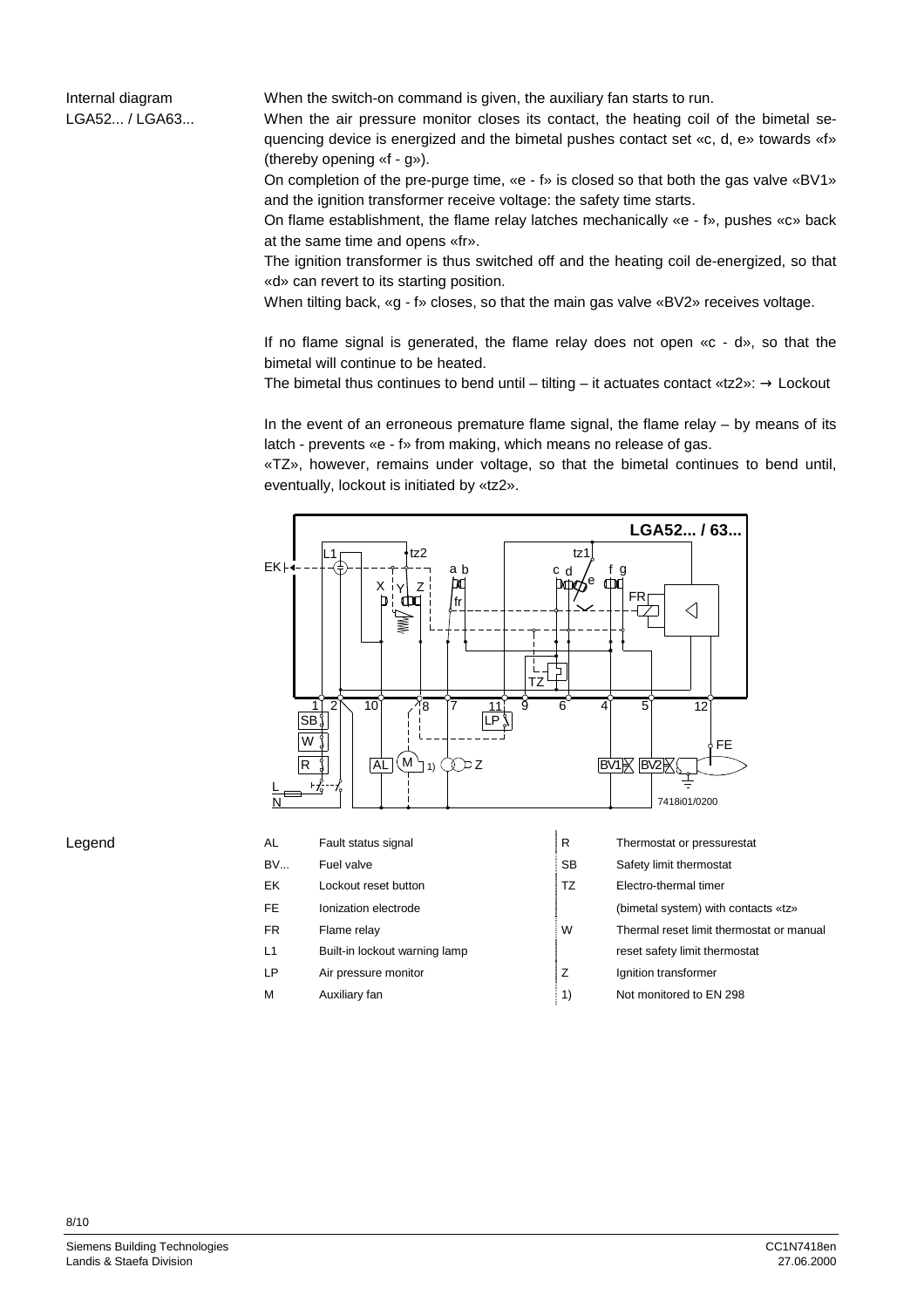